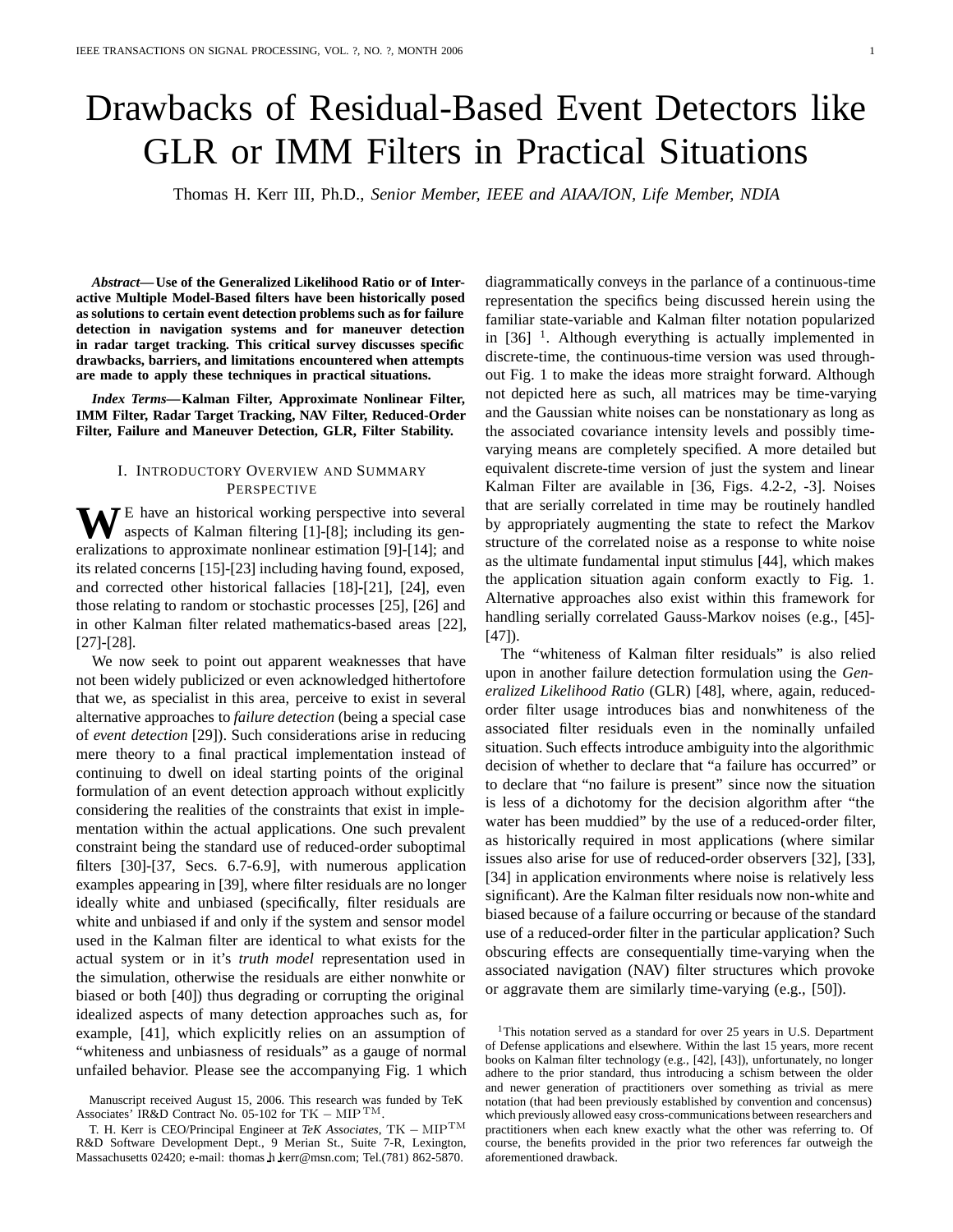

Fig. 1. Continuous-Time Summary of Navigation Failure Detection Algorithm's Structural Operations on Outputs of Linear System Plant Outfitted with a Linear Kalman Filter



Fig. 2. Parallel bank-of-filters structure of Interactive Multiple Model (IMM) formulation for tracking systems that jump between a finite number, N, of alternative but specified modes (which have been modeled a priori)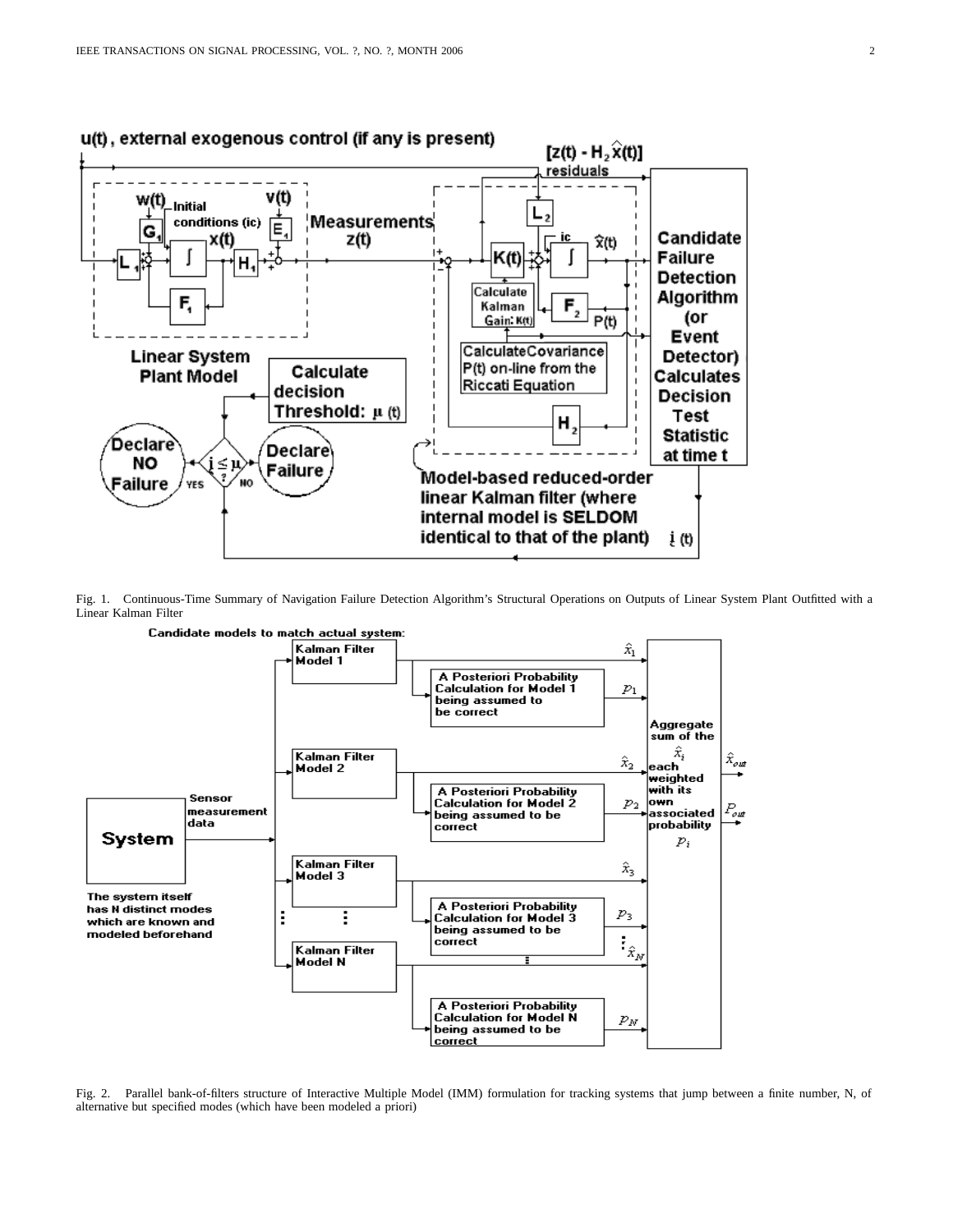While many issues above were raised in [49], [51], new approaches to failure detection have arisen that continue to exhibit the same weaknesses that had previously been warned of. Reduced-order filters can be made to perform adequately in applications by parameter tuning; however, the priorities in such tuning are:

- 1) preserving adequate Kalman filter computed output estimates of the states of interest;
- 2) secondarily, achieving adequate on-line Kalman filter computed output covariances.

The objective of item number 2 above is sought since these covariances may be needed within subsequent processing for failure detection algorithms for navigation systems, or within maneuver detecting algorithms in target-tracking radars, or within radar target tracking hand-over from detection radars to tracking radars, or in range gate overlap tests in making associations of new measurements with existing established targets within multitarget tracking methodologies [52], [53], which historically utilized some form of a solution to the *Assignment Problem* of Operations Research.

Both items (1) and (2) above are always the general goals being sought. However, in seeking to approximate an *ideal optimal estimator* using an Extended Kalman Filter (EKF) in nonlinear applications, the goal of item (1) is usually of higher priority than item (2) since associated EKF covariances computed on-line are suboptimal in general and are usually overly optimistic by being smaller than they should be (as computationally gauged by numerous Monte-Carlo evaluation trials to establish the true accuracy achieved). Alternatively, true accuracy can also be better ascertained for the case of nonlinear systems by using a Minimum Variance Least Squares Batch computing technique [54], [55] (which offers greater accuracy than offered by an Extended Kalman Filter but at the higher cost of processing all the available sensor measurements enmasse and so sacrificing being real-time in order to better gauge the accuracy of this algorithm's outputted estimates). Preserving "whiteness of the filter residuals" or *innovations* has not historically been on the list of any objectives in the design of adequately performing reduced-order filters (viz., [37, Secs. 6.8, 6.9], [38]), nor is this objective currently found within the cost functions associated with state-of-the-art filter tuning techniques now automating the plant noise covariance tuning process [56], [57], as an intermediate development step which seeks to robustify the Kalman filter that is ultimately implemented for the application at hand.

In navigation applications that involve a conventional Inertial Navigation System (INS) consisting of mechanical gyros and accelerometers, the adequacy of an approximating linear model is actively enforced by using actuators to periodically apply a torquing control to reset [58] the INS (causing it to be "stabilized") to help preserve the "small angle assumption" that is maintained as such for good linearity of the associated state variable INS error models [36], [37] (optical ring laser gyros, fiber optic gyros, whine glass acoustically vibrating gyros, and micro-machined gyros may be handled similarly after being stabilized). For such systems where linear models are adequate  $2$ , outfitting with merely a linear Kalman filter suffices [37, Chapt. 6]. In contradistinction to the unfortunate situation portrayed in the above paragraph, Gaussian confidence regions still persist as ellipsoidal Gaussians even when reduced-order filters are inserted into an otherwise ideal formulation of the application [63]-[8] and certain reducedorder filters [68]-[70] still avail exact covariances on-line in real-time (as also confirmed in [4], [5], which also point out a down-side CPU loading aspect, confirmed by others [71]) so the Two Confidence Region approach is apparently robust with respect to this aspect when mechanized using these or other similar reduced-order filter formulations. As a specific example of how the state size of the actual NAV filter may be considerably smaller than that of the truth model [72]-[74], the truth models for SINS and ESGM were 34 and 100+ states, respectively, while the dimensions of the associated SINS-only, SINS/ESGM, and ESGM-only NAV filter models were historically (in the mid 1970's) 7, 15, and 18-states, respectively. However, the good news for event detection approaches based on the Gaussianess or on the associated Gaussian-based confidence regions [63]-[8] is that these tractable Gaussian confidence regions persist even when the underlying probability density functions (pdfs) are from the more general *exponential family* in the few situations where the important conditional and marginal distributions are still Gaussian [75, Chaps. 1-4]. Maximum Likelihood (ML) and Uniformly Minimum Variance Unbiased (UMVU) estimates for situations where additive noises from *exponential families* are present are both worked out in [76, pp. 284-294], [77, pp. 439-448].

# II. A CONCISE HISTORICAL SUMMARY OF GLR **DEVELOPMENTS**

The Generalized Likelihood Ratio (GLR) approach to event detection, where maximum likelihood estimates of unknown parameters are utilized within the ratio of the  $H_1$  pdf to the  $H_0$ pdf in lieu of not knowing the actual requisite parameters of the mixed hypothesis (since they are in fact unknown), is presented and developed by Davenport and Root [78]. Root went further [79] to investigate applicability of GLR techniques in the radar detection problem of resolving closely spaced targets in a background of either known arbitrary correlated Gaussian noise or in Gaussian white noise. However, Root [79] obtained explicit criteria that could be applied to indicate conditions under which one could expect to not resolve two known signals (of unknown amplitudes and parameters) and additionally pointed out a difficulty of using GLR for this purpose.

<sup>2</sup>Within implementations of merely a linear Kalman filter in the feedback configuration for a Space Stable or for a Local Level Mechanized INS, where such techniques possess a nice linear error model system description, use of the INS-frame-to-computer-frame Ψ-angle misalignments are adequate. For any INS that is mechanized in a Strapdown configuration, instead of using a linear Kalman filter, the situation is sufficiently nonlinear and challenging to warrant use of an Extended Kalman filter as a real-time tractable approximation to an *optimal estimator* for such nonlinear systems. Only recently has the wisdom of this standard technical approach been questioned [59]. However, the jury is still out on this issue (see [60], [61]). Moreover, even better filter model representations for a strapdown mechanized INS have also been recently revealed [62].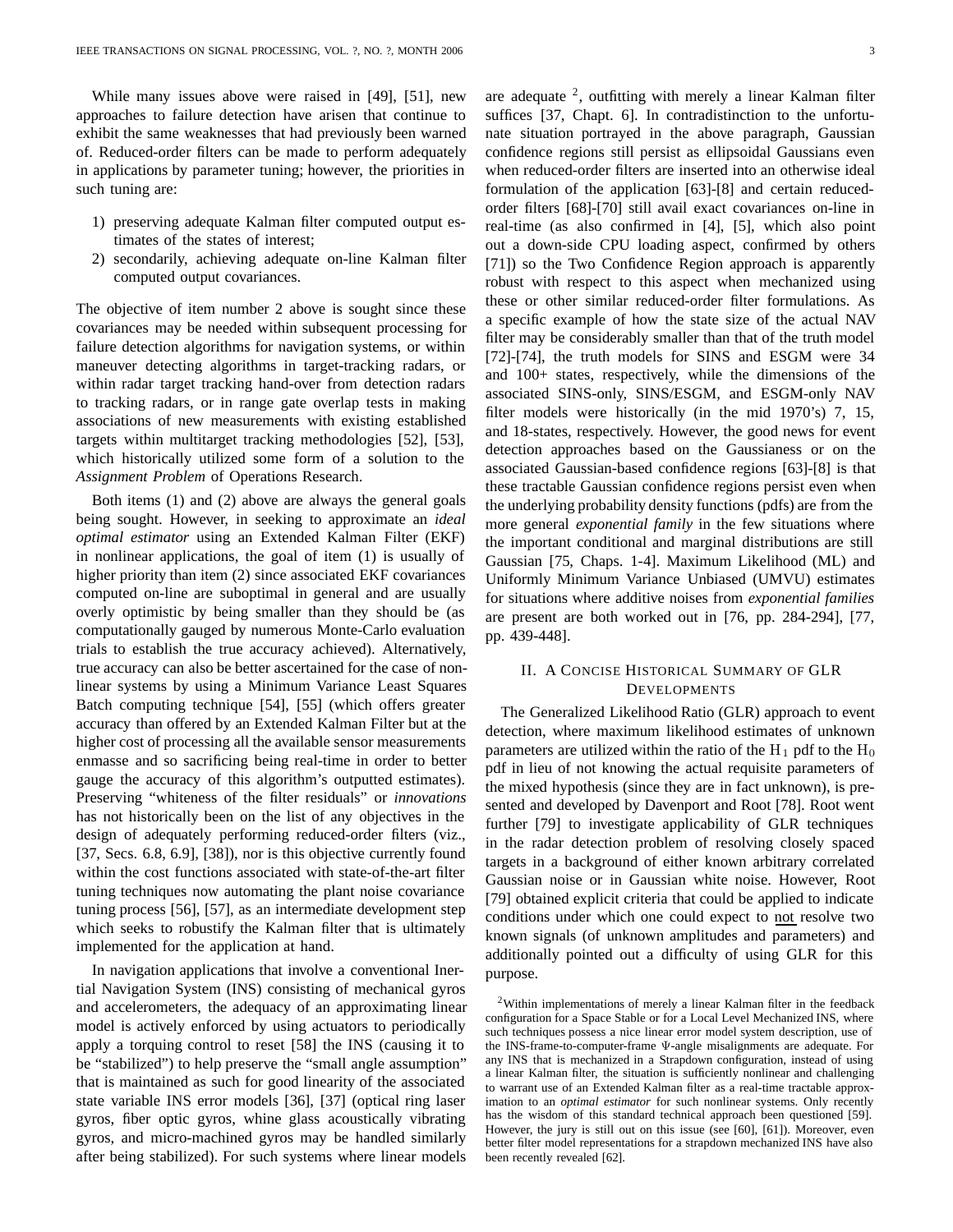McAulay and Denlinger [80] advocated use of GLR in conjunction with a Kalman filter in decision-directed adaptive control applications. Finally, Stuller [81] defined an M-ary GLR test that ostensibly overcame Root's original objections [79] to GLR for this type of application. (Ref. [81] also provides a limited history of GLR developments for radar, excepting no mention of [80], which may possibly have eluded him since it appeared relatively close to his publication date.) The use of GLR for failure detection was pioneered by Willsky and Jones [48] using an identical GLR formulation as presented by McAulay and Denlinger [80]. While both refs. [48] and [80] claim "optimality" of the GLR, neither explicitly specifies a *criteria* by which it may be judged optimal nor do they supply a proof or reference where such an *optimality* claim is demonstrated (specifically, [80, p. 231] references the English translation of [82] for "optimality" but diligent followup on our part here revealed no such substantiation located there).

While use of GLR has potential in many detection situations, it is not without its drawbacks that are frequently overlooked:

- 1) Selin found that some of the unknown parameters (such as unknown relative carrier phase) must also be estimated in order to maximize the *a posteriori* probability in the estimation of two similar signals in white Gaussian noise [83];
- 2) Selin further identified four standard caveats [84, p. 106] associated with use of a maximum likelihood estimate of the unknown parameters in a likelihood ratio (as occurs within GLR);
- 3) In general, GLR is not a Uniformly Most Powerful (UMP) test [85, p. 92], [49], [86, Exs. 2, 3, pp. 354- 5], [87];
- 4) There are cases where use of GLR can give bad results [85, p. 96];
- 5) That use of a Maximum likelihood estimate (MLE) is not necessarily *statistically consistent* in general is explicitly demonstrated in a counterexample in [89, p. 146].

Within the last decade, GLR is again being advocated for use in radar (and also in active sonar) applications but those that advocate its use appear to ignore the historical objections raised against use of GLR in these types of applications as well as the explicit counterexamples in [49, 968 ff, App. A, pp. 973-974] that, apparently, have never been refuted. The new version of GLR (called "Ed Kelly's GLR") is of a different form than used by the others mentioned above [26] and is apparently a pseudo-GLR (since it ignores the time at which the signal event of interest was initiated, corresponding to the unknown location in time of a known signal [86, Ex. 2, p. 354]) but useful none-the-less for radar target tracking (as an approximate GLR). Also see its breakthrough use in new trackbefore-detect multi-target tracking [161] as a potentially revolutionary improvement. This new pseudo-GLR is less useful for failure detection situations since it ignores the underlying onset time of the detection event of interest. We speculate that use of the modern day Entropy Maximization (E-M)

algorithm [91], [92] in conjunction with GLR to identify unknown parameters may, perhaps, now placate Selin's and Roots' concerns above and resolve item 5 above but E-M is a relatively large computational burden that may yet defy a real-time implementation and the details have yet to be worked out for this joint amalgamation. As summarized in [86, Introduction], there has been a flurry of activity in the last decade regarding the GLR test statistic itself (e.g., [88]), its properties, its structural invariance, and its generalization [90]; however, the other side of the coin of specifying the appropriate decision threshold to which the GLR test statistic must be compared in making correct detection decisions has received less attention (and its tractability is more challenging, as mentioned in [49, Ex. 2, p. 869; Exs. 4, 6, p. 970]). Decision threshold specification is necessary before adequate P*<sup>d</sup>* vs.  $P_{fa}$  characteristics of GLR can be completely worked out to elucidate the associated Receiver Operating Characteristics (ROC) for use with GLR. A step in this direction is [93].

# III. LOOSE ENDS APPARENTLY PLAGUING IMM FOR EVENT DETECTION

We now turn to question the status of the Interactive Multiple Model filtering approach of Fig. 2 for practical systems exhibiting significant nonlinear dynamics in their associated plant models. While, by now, it is routine to consider the generalization of Kalman filter estimation techniques from mere linear systems (for which Kalman filters are optimal estimators [35]-[37], [76], [77]) to nonlinear systems (for which Extended Kalman filters or Iterated Extended Kalman filters [9] are frequently useful, tractable, approximate estimators for nonlinear filtering situations [16, Sec. 9]), as also discussed in [35]-[37, Vol. 2, 1982]. Similar ideas should successfully generalize each of the Kalman filters arising in the bank-of-Kalman filters that occur within IMM mechanizations as IMM is generalized beyond the exclusively linear case for which it was originally rigorously derived as a two level approximation (even in the purely linear case [49, Sec. 12]), where the *sojourn times* and *Markov chain transition probabilities* are new contrivances within the IMM Structure depicted in Fig. 2. These two new aspects are useful by providing additional parameters for tuning to better match potential application situations by keeping alternative models more actively viable than they had been for the original 1965 Magill bank-of-Kalman-filters [94].

## *A. Concerns about on-line IMM probability calculations*

Unfortunately, the associated IMM probability calculations are more suspect in an attempted generalization to the nonlinear case. Specifically, in each of the following three references [95, after Eq. 2], [96, after Eq. 6], [97, before Eq. 4], "the critical mixture is *assumed* to be a sum of Gaussians, then the prior pdf is a Gaussian mixture and can be approximated (via moment matching) with a single Gaussian...." (While sums of Gaussian random variables or sums of Gaussian random processes are always Gaussian, that is not the issue or situation here where the topic instead is whether the resulting pdf of the output, as a weighted sum of the Gaussian pdf's called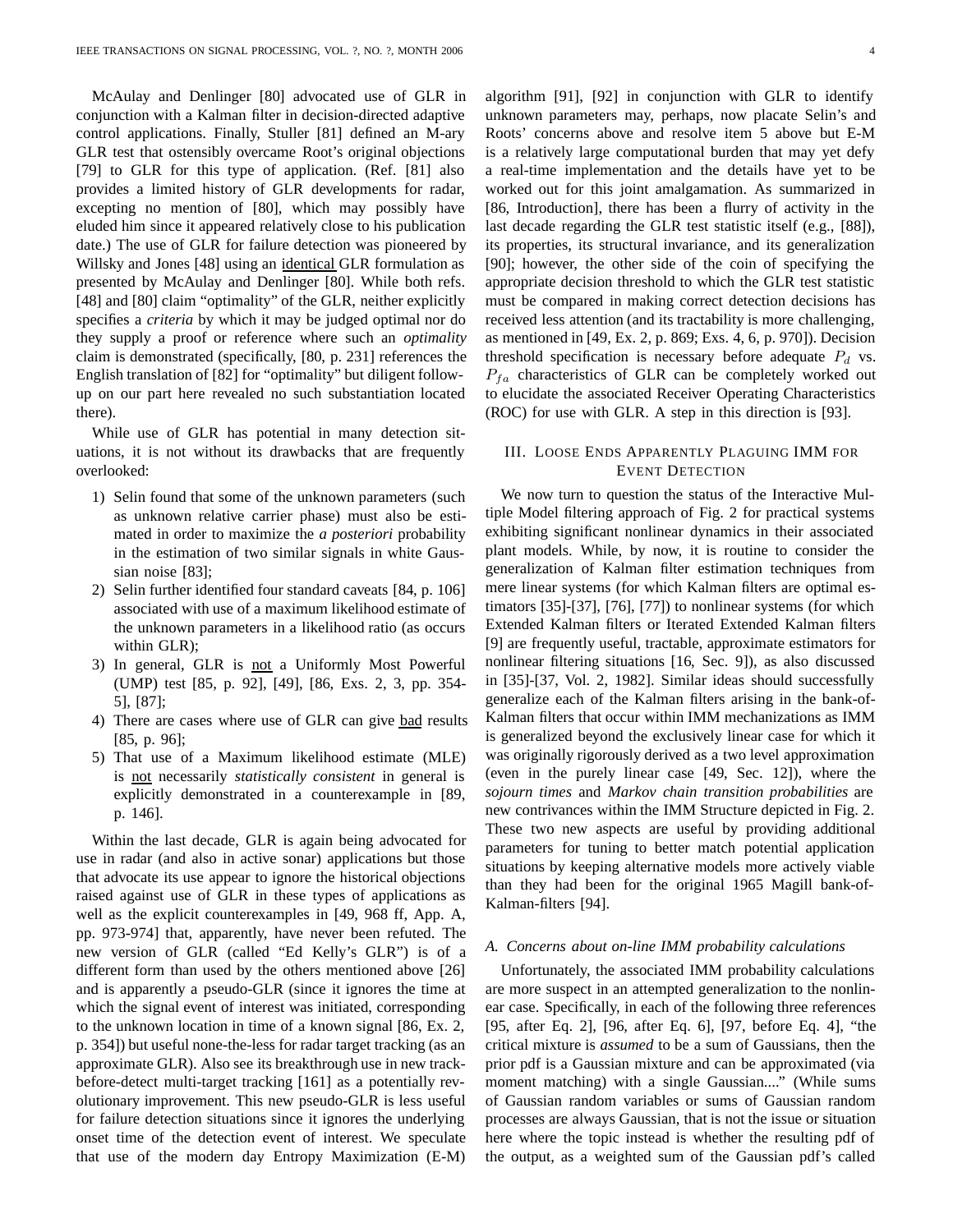a "Gaussian mixture", does, in fact, coalesce into a single Gaussian, as claimed.)



Fig. 3. A preliminary hypothesized IMM structure for tracking objects via radar as they transition between exoatmospheric and indoatmospheric regime or vice-versa (where the two filters have different state sizes)

Prior to the advent of [104], a statistical analyst could reasonably make the following four-fold objection to what had been asserted for IMM:

- 1) For nonlinear systems, the estimates outputted by an EKF are not Gaussian in general (unlike the assumption of Gaussianess that is invoked);
- 2) There are already existing analytic results [98] which caution that a single subsuming Gaussian pdf is not usually possible even if the individual participating pdf's were in fact Gaussian when the means of the various contributing pdf's are not in close enough proximity, as gauged by the spread of the associated covariances. This topic has been an issue since the historically well known Gaussian-Sums approach of [99], [100], which also used a bank-of-Kalman-filters structure (with an associated performance that also did not match "expectations", so to speak). Indeed, nonlinear filtering situations frequently exhibit multimodal output estimates as a fact of life, as discussed in [101];
- 3) The "moment matching" called for in [95], [96], [97] is not explained there (nor in their references) nor does an opportunity arise to perform such "matching" within the algorithm itself for each time-step  $k$ , as would evidently be needed;
- 4) It is not clarified what is to be matched in "moment matching" of what, and to what, and by what gauge will it be determined or established that it matches "closely enough".

Nothing about these four aspects had been explained in the three references cited above, where "moment matching" was called out as the requisite step to accomplishing the solution sought.

With the recent advent of [104] in its third paragraph from the end, its comparison of the probability calculations of IMM to those of the ideal, but unachievable, optimal filter makes the situation clearer but still somewhat unsettling none-theless. It demonstrates that these analysts specializing in this area can write down the requisite probability expressions that represent what is needed but cannot evaluate them conveniently (let alone in real-time when they are needed) because the problem is fundamentally infinite dimensional. The IMM probability calculations (which always assume linear models) are a tractable approximation that have no pretense of being close to what the probabilities should be when the underlying models are nonlinear, a situation that exists in some important applications, such as that depicted in Fig. 3.

The ideal expressions for the optimal estimator was provably optimal only if  $M(k)$  in [104] were in fact known beforehand, then the augmented state  $(x(k), M(k))$  would, in fact, be a Markov process as these authors rely on in their proofs. However, precisely how the system will switch is unknown to the analyst or application engineer a priori or even immediately after the evolution in time and transition in state of the system of interest which possesses this underlying multiple model system structure. This is yet another reason why their optimal system is unattainable beyond being infinite dimensional (corresponding to the need to solve an associated PDE [105]). The optimal expression for the probability calculation in [104, Eq. 21] is reminiscent of the Bucy representation for nonlinear filtering as in [106, Eq. 4], [107]. (Bucy's representation result is similarly found in [108, Eqs. 2.1, 2.2], but is a more tractable variation by utilizing a new intermediate result from [111] who used aspects associated with backwards Markov models.) Similar probabilities are evaluated in [104] and in Blom's predecessor publications for the assumed IMM application system structure. Other application evaluations of Bucy's representation are found in [108]. This early Bucy nonlinear filtering representation result, just mentioned, was firmed up and made more rigorous by T. E. Duncan [109], as beautifully and thoroughly explained in [110], [111]. (Because the Backwards Markov Model (BMM) technique plays such a prominent and crucial role in how Galdos obtained his nice result, it is desirable that present day researchers be extra careful in following-up on all chronologically listed insights and corrections to BMM [112]-[127]  $3$  that first arose just before and subsequent to the final results in [111] since errors were found and corrected in the "backwards Markov theory" at around the same time as Galdos' publication date and its prior review and subsequently continued to arrive in the installments reported above for another two decades. An old adage is that "imitation is the sincerest form of flattery." That definitely appears to be the case in this last sequence of references. Please notice reference [123] which claims a Backwards Markov Model precedent for A. N. Kolmogorov. This is most likely true since this same A. N. Kolmogorov [129] was also the first to recognize in 1933 that measure theory is the appropriate rigorous foundation for random variables and random processes (as acknowledged in A. Papoulis's textbook [128, footnote, p. 8] in 1965), and since engineering applications of random processes were avidly pursued in the USSR well

<sup>3</sup>Notice that in forwards-backwards Bryson-Frazier two-filter implementations of Kalman-like "optimal" smoothing algorithms using one filter processing forwards in time and the other filter subsequently processing backwards in time (see [113], [119], [127]), the Backwards Markov Model (BMM) theory plays a prominent role in determining how to convert the final conditions from the forward-time interval into the proper initial conditions to be used for the reverse-time segment over the same interval.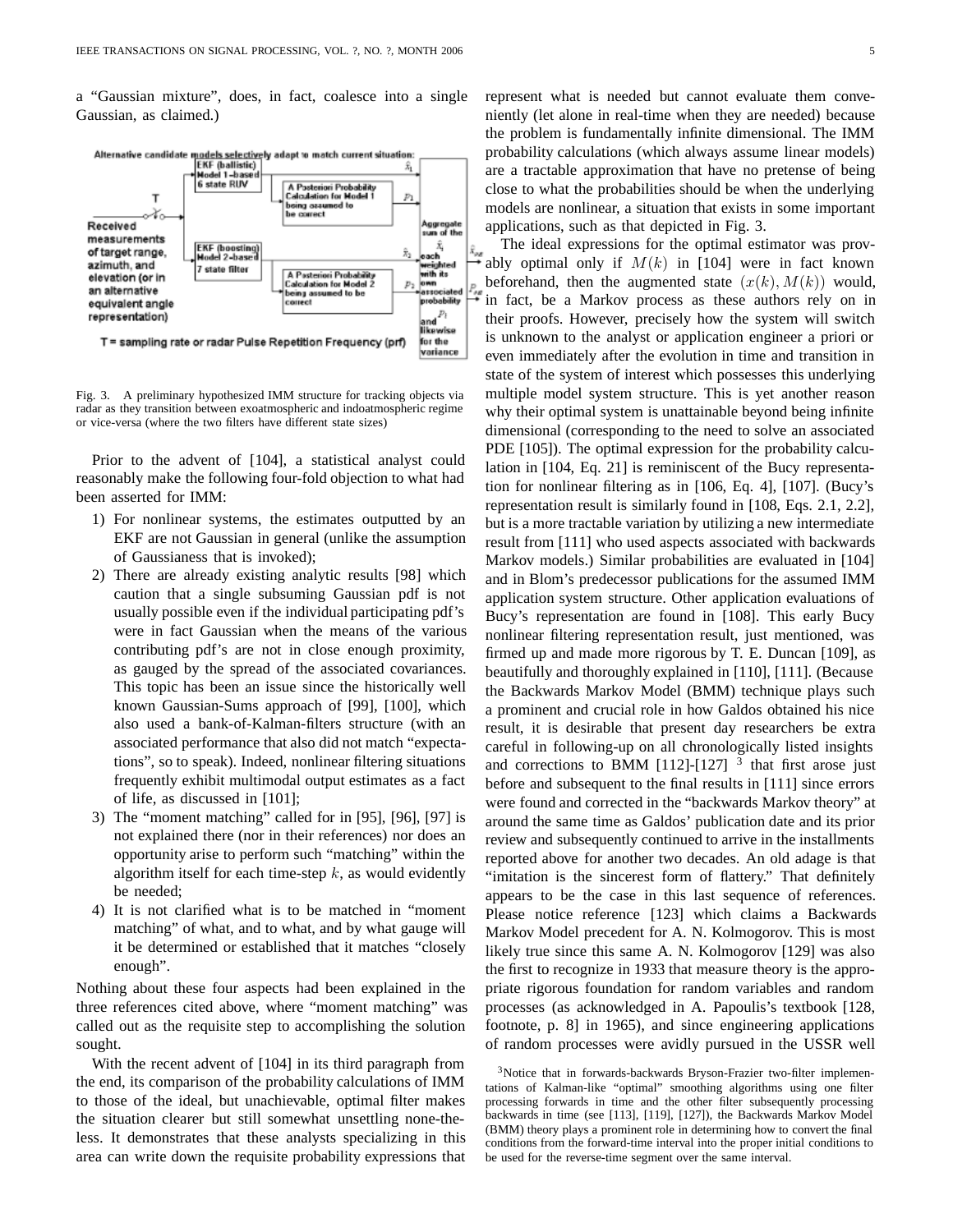before the Western textbooks by the following well-known authors in the rigorous probability and random process area: J. L. Doob (1953) [130], M. Loeve (1963) [131], E. B. Dynkin (1960) [132], E. Parzen (1962) [133], A. Papoulis (1965) [128], R. L. Schwartz and B. Friedland (1965) [134], S. Karlin (1966) [135], W. M. Wonham (1970) [136]. For other similar Russian precedents, also compare early engineering applications of random variables and random processes in [137] vice those in [138], the latter having originally been published in the 1940's. Also compare the identical results in [139] vice [140, pp. 5-10].

## *B. Concerns about IMM Filter stability*

For the hypothesized filter structure in the application of Fig. 3, the two different filter models need to be such that the state sizes are conformable. While conformability can be easily achieved by using a common state size of 7 throughout, for the exoatmospheric case this represents inclusion of a phantom state that does not really exist. Unfortunately, as experienced practitioners know from simulation experience, in the situation where the actual mode is in fact exoatmospheric (which really needs only 6 filter states to be present for Kalman filter tracking), some component of the received measurements will, unfortunately, be inadvertently attributed by the Kalman filtering algorithm itself to the superfluous phantom state thus depriving the true states of what should be attributed to them. The existence of [152]-[143] not-with-standing, this aspect is evidently still a problem (but apparently side-stepped in [144] at a cost of using 12-state filters for both situations, where previously six and seven state filters sufficed). Recall that the computational burden goes as the cube of the state size used within Kalman-like filters [145], [37, Sec. 7] such as these used in IMM so the implementation advocated in [144] incurs an additional CPU loading that is approximately  $2^3 = 8$  times larger for processing and uses  $2^2 = 4$  times as much for computer memory allocated than the alternative predecessor 6- and 7-state trackers together. Historically, the objective has been to seek the smallest state variable system model representation for use within the estimation algorithm. Indeed, the definition of a state variable representation is a first order vector differential equation that uses the fewest states (i.e., integrators) yet captures the essence of the physical problem. Further, besides [144] having a filter model that introduces more complexity into the exoatmospheric tracking application, the new risk is in using more states than are necessary and the associated likelihood of introducing *controllable* states that are not *observable*, or *observable* states that are not *controllable*, or states that are neither *observable* nor *controllable* [146]. Apparently, a necessary intermediate step needed to fully justify using a new model is missing since *observability* and *controllability* of the alternative 12-state target model that is introduced in [144] is not established there nor considered in predecessor research.

To remind the reader why this ancillary topic is so important, the *controllability* and *observability* aspect of the underlying mathematical model of the physical system (or comparably related *reachability* and *detectability*) play a prominent role

in both classical filter tracker stability proofs [147], [149], [150, App. C] (as further explained in [2, App. B, pp. 3-35] to 3-36]) and in contemporary proofs for use with nonlinear systems [151], [152] of the stability of the Kalman-like filter in analytically guaranteeing that the tracking filter does an adequate job in closely following the true state of the system. Instead of utilizing the second method of Lyapunov, as the aforementioned rigorous proofs of Kalman filter stability do, [43] has no mention of Lyapunov functions or of Lyapunov's technique but, instead, the author argues that stability accrues by taking snapshots at each frozen instant in time, and for these, the filter/system error model has eigenvalues that are all strictly in the left half plane (for continuous-time) or within the unit circle (for discrete-time) thus indicating that stability is achieved even in the case of time-varying filter gains possessed by a Kalman filter. Unfortunately, this argument is fallacious when one considers the numerous counterexamples that have been historically unearthed [153], [155], one conveniently transparent example being the two state linear time-varying system of the following form [154, ex. 5.6, pp. 192-193]:

$$
\dot{x}(t) = \begin{bmatrix} -1 + a\{\cos(t)\}^2 & 1 - a\sin(t)\cos(t) \\ -1 - a\sin(t)\cos(t) & -1 + a\{\sin(t)\}^2 \end{bmatrix} x(t)
$$
\n(1)

with  $a = 1.5$  and initial condition  $x^T(0) = [5, 15]$ . The solution to the above system may be easily demonstrated to be:

$$
x(t) = \begin{bmatrix} e^{(a-1)t} \cos(t) & e^{-t} \sin(t) \\ -e^{(a-1)t} \sin(t) & e^{-t} \cos(t) \end{bmatrix} \begin{bmatrix} 5 \\ 15 \end{bmatrix}
$$
 (2)

by substituting this result and its time derivative back into the right and left hand sides, respectively, of Eq. 1 to yield an identity. Also, for  $t = 0$ , the specified initial condition is satisfied. Since the system is linear (although it is timevarying) with no singularities present and each element in the system matrix is bounded, the system matrix may be shown to satisfy a Lipschitz condition, therfore the solution depicted here is unique.

It may now be seen that for this system, in seeking for something like "eigenvalues" by a method reminiscent of the traditional route by first obtaining the characteristic equation:

$$
0 = \det [\lambda I_{2x2} - F(t)]
$$
  
\n
$$
= \det \begin{bmatrix} (\lambda + 1) - a\{\cos(t)\}^2 & -1 + a\sin(t)\cos(t) \\ +1 + a\sin(t)\cos(t) & (\lambda + 1) - a\{\sin(t)\}^2 \end{bmatrix}
$$
  
\n
$$
= (\lambda + 1)^2 - a(\lambda + 1)(\{\cos(t)\}^2 + \{\sin(t)\}^2) + a^2(\{\cos(t)\}^2 \{\sin(t)\}^2) - (-1 + a^2 \{\cos(t)\}^2 \{\sin(t)\}^2)
$$
  
\n
$$
= (\lambda + 1)^2 - a(\lambda + 1) + 1 = \lambda^2 + 2\lambda + 1 - a\lambda - a + 1
$$
  
\n
$$
= \lambda^2 + (2 - a)\lambda + (2 - a).
$$
 (3)

The above quadratic equation may be explicitly solved for  $\lambda$ in closed form as

$$
\lambda = \frac{(a-2)^{\frac{+}{2}}\sqrt{a^2 - 4}}{2}.
$$
 (4)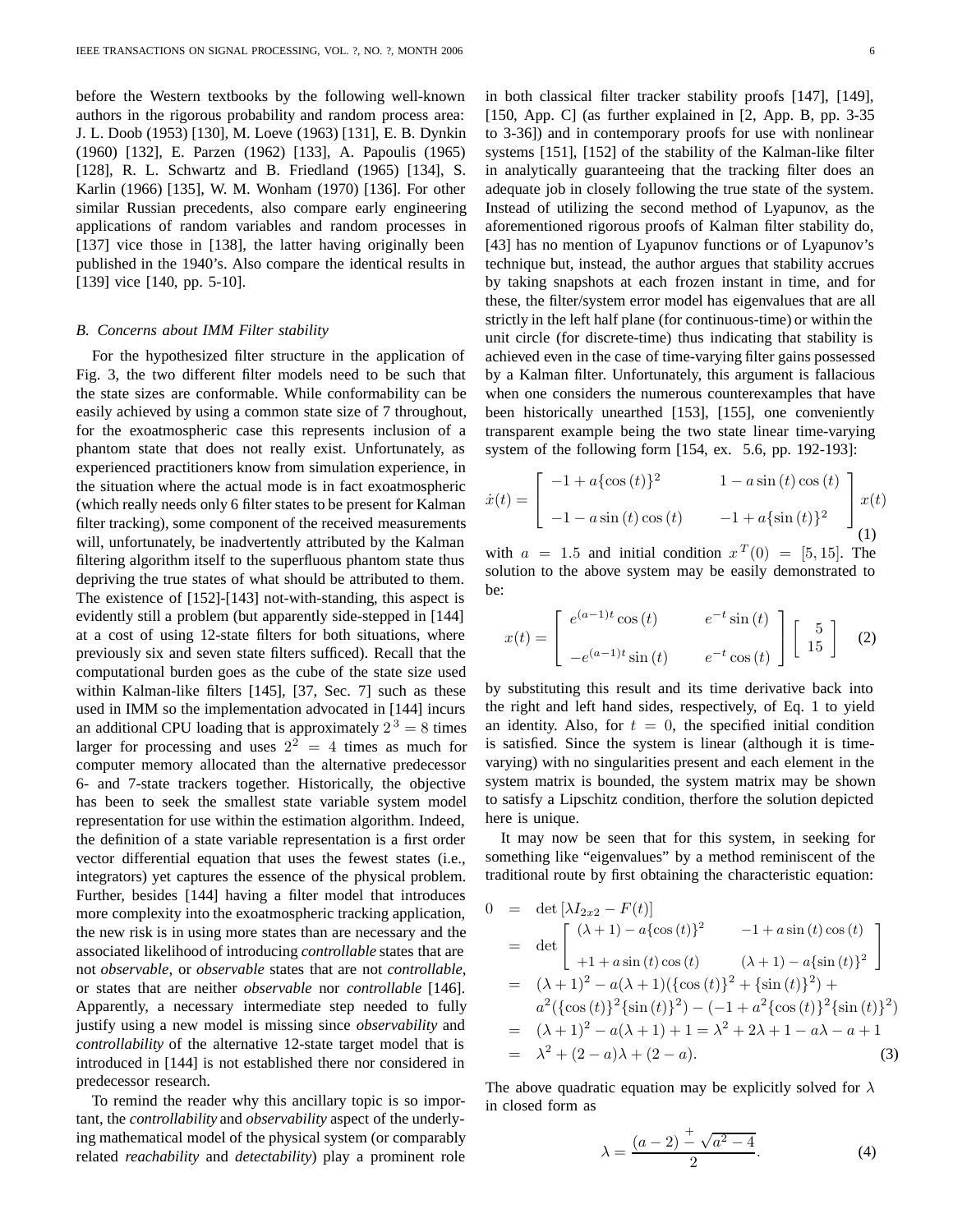Notice that both these constant "eigenvalues" are complex numbers having a negative real part for

$$
-2 < a < 2,\tag{5}
$$

yet the 1,1-term and 2,1-term of Eq. 2 is unstable for

$$
1 < a < 2,\tag{6}
$$

so, in particular, for  $a = 1.5$ , both the conditions of Eqs. 5 and 6 are satisfied and these so-called "eigenvalues" are constant and in the left half plane yet the solution of Eq. 2 is unbounded and unstable as time increases. This easily verified behavior contradicts some (widely propagated) notions by control theorists of an earlier era that believed that for timevarying "eigenvalues" (sic), if all confined to the left half plane and by not moving around "too much" 4, corresponded to a stable system. This example conforms with the first part of the desirata since its "eigenvalues" are constant and in the left hand plane (and the "eigenvalues" can not move around "too much" since they do not move at all) yet Eq. 2 is blatantly unstable and thus exposes the earlier notion as a "folk theorem" without substance. It is straight forward to establish filter stability using Lyapunov functions [156, Chaps. 3,4], [157], which avoid such unpleasant contradictions. Many other Lyapunov function successes in the analytic theory of various forms of Neural Network implementations are revealed and simply explained in [158]. Some 2*nd* order time-varying linear systems can be handled using the rigorous Sturm-Louville theory [159] and eigenvalues and spectra are validly generalized in the Theory of Compact Operators [160, Sec. 9.8].

### IV. CONCLUSION

The issues we raise above as likely drawbacks for failure event detection apparently also carry over for their mathematical dual in target tracking applications as well, especially when the underlying system models are nonlinear (as in space vehicle rendezvous, interception, or in reentry target tracking under inverse squared gravity models). These latter topics should be of high interest since they arise in National Missile Defense (NMD) and in Tactical Missile Defense (TMD).

#### ACKNOWLEDGMENT

Research funded by TeK Associates' IR&D Contract No. 05-102 associated with the development of its commercial Kalman filter estimation/Extended Kalman Filter/Iterated Extended Kalman Filter/Least Mean Square/Linear Quadratic Gaussian/Loop Transfer Recovery optimal feedback control PC software product:  $TK - MIP^{TM}$ , and its related built-in tutorials on the relevant supporting technology.

#### **REFERENCES**

- [1] Kerr, T. H., and Chin, L., "A Stable Decentralized Filtering Implementation for JTIDS RelNav," *Proceedings of IEEE Position, Location, and Navigation Symposium (PLANS)*, Atlantic City, NJ, 8-11 Dec. 1980, pp. 318-329.
- [2] Kerr, T. .H., and Chin, L., "The Theory and Techniques of Discrete-Time Decentralized Filters," in *Advances in the Techniques and Technology in the Application of Nonlinear Filters and Kalman Filters*, edited by C.T. Leondes, NATO Advisory Group for Aerospace Research and Development, AGARDograph No. 256, Noordhoff International Publishing, Lieden, 1981, pp. 3-1 to 3-39.
- [3] Kerr, T. H., "Decentralized Filtering and Redundancy Management for Multisensor Navigation," *IEEE Trans. Aerosp. Electron. Syst.*, Vol. 23, No. 1, Jan. 1987, pp. 83-119 (corrections: May, p. 412; Jul., p. 599).
- [4] Kerr, T. H., "The Proper Computation of the Matrix Pseudo-Inverse and Its Impact in MVRO Filtering," *IEEE Trans. Aerosp. Electron. Syst.*, Vol. 21, No. 5, Sept. 1985, pp. 711-724.
- [5] Kerr, T. H., "Computational Techniques for the Matrix Pseudoinverse in Minimum Variance Reduced-Order Filtering and Control," in *Control and Dynamic Systems-Advances in Theory and Applications,* Vol. XXVIII: Advances in Algorithms and computational Techniques for Dynamic Control Systems, Part 1 of 3, C. T. Leondes (Ed.), Academic Press, N.Y., 1988, pp. 57-107.
- [6] Kerr, T. H., "Use of GPS/INS in the Design of Airborne Multisensor Data Collection Missions (for Tuning NN-based ATR algorithms)," *The Institute of Navigation Proceedings of GPS-94*, Salt Lake City, UT, 20-23 Sept. 1994, pp. 1173-1188.
- [7] Kerr, T. H., "Numerical Approximations and Other Structural Issues in Practical Implementations of Kalman Filtering," last chapter in *Approximate Kalman Filtering*, edited by Guanrong Chen, World Scientific, London, 1993.
- [8] Kerr, T. H., "Integral Evaluation Enabling Performance Trade-offs for Two Confidence Region-Based Failure Detection," *Journal of Guidance, Control, and Dynamics*, Vol. 29, No. 3, May-Jun. 2006, pp. 757-762.
- [9] Kerr, T. H., "Streamlining Measurement Iteration for EKF Target Tracking," *IEEE Trans. Aerosp. Electron. Syst.*, Vol. 27, No. 2, Mar. 1991, pp. 408-420 (correction: Nov. 1991).
- [10] Kerr, T. H., "Angle-Only Tracking," slide presentation for Reentry Systems Program Review at Lincoln Laboratory, Lexington, MA, 10 January 1989 (unclassified).
- [11] Kerr, T. H., "Assessing and Improving the Status of Existing Angle-Only Tracking (AOT) Results," *Proceedings of the International Conference on Signal Processing Applications & Technology (ICSPAT)*, Boston, MA, 24-26 Oct. 1995, pp. 1574-1587.
- [12] Kerr, T. H., *UEWR Design Notebook-Section 2.3: Track Analysis*, TeK Associates, Lexington, MA, (for XonTech, Hartwell Rd, Lexington, MA), XonTech Report No. D744-10300, 29 Mar. 1999.
- [13] Satz, H. S., Kerr, T. H., "Comparison of Batch and Kalman Filtering for Radar Tracking," *Proceedings of* 10*th Annual AIAA/BMDO Conference*, Williamsburg, VA, 25 July 2001 (Unclassified paper but Proceedings are SECRET).
- [14] Kerr, T. H., "A Critical Survey of Some New and Older approaches to EWR Target Tracking: A Summary and Endorsement of Kalman Filter-Related Techniques," submitted to IFAC *Automatica* in 2005 (revised and still under review).
- [15] Kerr, T. H., "A Constructive Use of Idempotent Matrices to Validate Linear Systems Analysis Software," *Trans. Aerosp. Electron. Syst.*, Vol. 26, No. 6, Nov. 1990, pp. 935-952 (corrections: Nov. 1991, pp. 951-952; Apr. 1995, pp. 862-863).
- [16] Kerr, T. H., "Exact Methodology for Testing Linear System Software Using Idempotent Matrices and Other Closed-Form Analytic Results," *Proceedings of SPIE, Session 4473: Tracking Small Targets*, San Diego, CA, 29 Jul.-3 Aug. 2001, pp. 142-168.
- [17] Kerr, T. H., "A New Multivariate Cramer-Rao Inequality for Parameter Estimation (Application: Input Probing Function Specification)," *Proceedings of IEEE Conference on Decision and Control*, Phoenix, AZ, December 1974, pp. 97-103.
- [18] Kerr, T. H., "Status of CR-Like Lower bounds for Nonlinear Filtering," *IEEE Trans. Aerosp. Electron. Syst.*, Vol. 25, No. 5, Sept. 1989, pp. 590-601 (Author's reply: Vol. 26, No. 5, Sept. 1990, pp. 896-898).
- [19] Kerr, T. H., "An Invalid Norm Appearing in Control and Estimation," *IEEE Trans. Automat. Contr.*, Vol. AC-23, No. 1, Feb. 1978, pp. 1117- 1118.
- [20] Kerr, T. H., "Three Important Matrix Inequalities Currently Impacting Control and Estimation Applications," *IEEE Transactions on Automatic Control*, Vol. AC-23, No. 6, Dec. 1978, pp. 1110-1111.

<sup>4</sup>Historically, the notion of time-varying eigenvalues moving around "too much" was not precisely elucidated and, as such, was sufficiently loose by allowing enough wiggle room to accommodate any situation. Therefore, this particular aspect was the loophole in the above "folk theorem" that allowed those historical experts to escape from their earlier pronouncements without questioning the validity of the theorem. Having constant "eigenvalues" in this numerical counterexample makes the noose tight enough so that there is no wiggling out.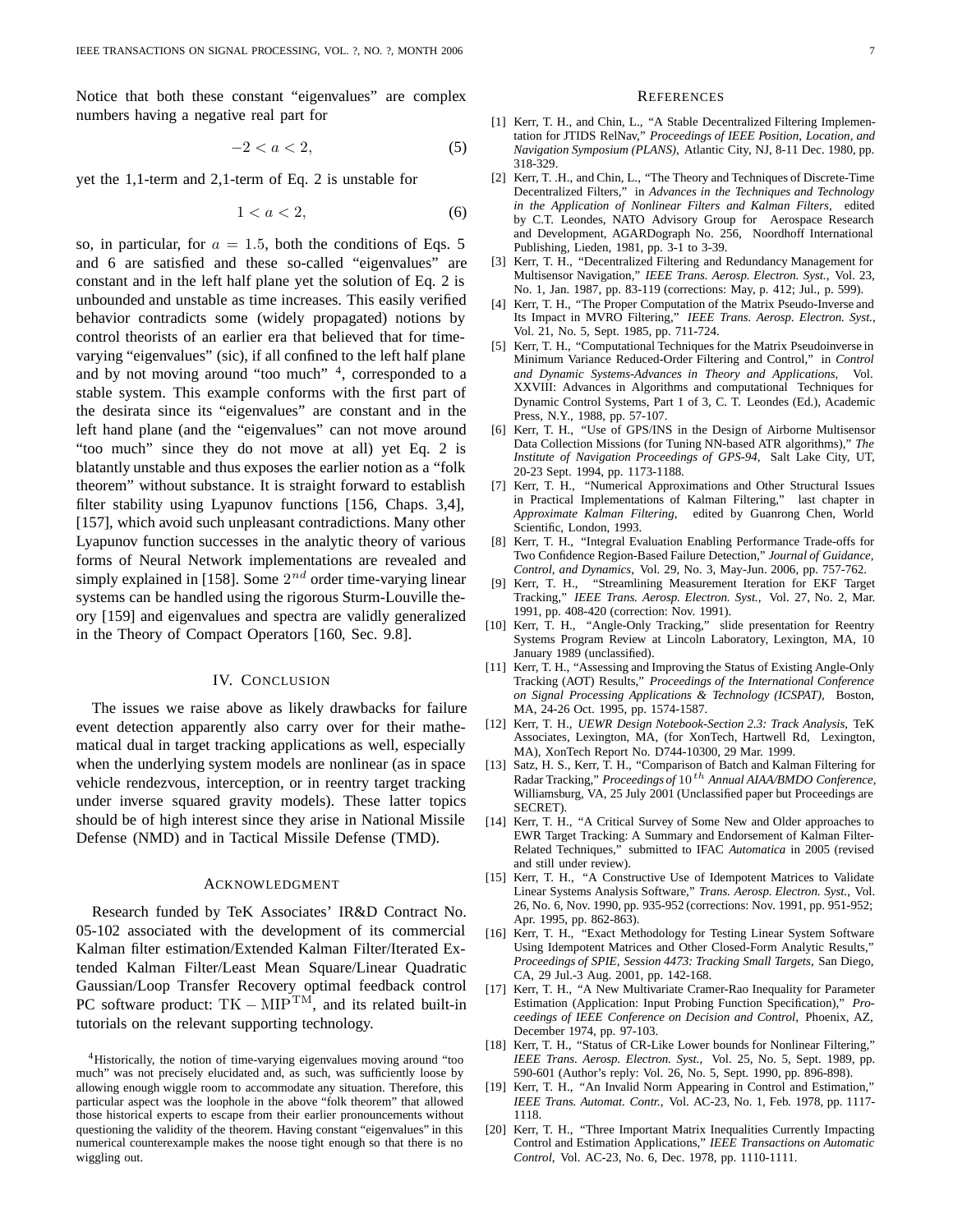- [21] Kerr, T. H., "The Principal Minor Test for Semidefinite Matrices-Author's Reply," *AIAA Journal of Guidance, Control, and Dynamics*, Vol. 13, No. 3, Sep.-Oct. 1989, p. 767.
- [22] Kerr, T. H., "Emulating Random Process Target Statistics (using MSF)," *IEEE Trans. Aerosp. Electron. Syst.*, Vol. 30, No. 2, Apr. 1994, pp. 556- 577.
- [23] Kerr, T. H., "An Analytic Example of a Schweppe Likelihood Ratio Detector," *IEEE Trans. Aerosp. Electron. Syst.*, Vol. 25, No. 4, Jul. 1989, pp. 545-558.
- [24] Kerr, T. H., "Fallacies in Computational Testing of Matrix Positive Definiteness/Semidefiniteness," *IEEE Trans. Aerosp. Electron. Syst.*, Vol. 26, No. 2, Mar. 1990, pp. 415-421.
- [25] Kerr, T. H., "Vulnerability of Recent GPS Adaptive Antenna Processing (and all STAP/SLC) to Statistically Non-Stationary Jammer Threats," *Proceedings of SPIE, Session 4473: Tracking Small Targets*, San Diego, CA, 29 Jul.-3 Aug. 2001, pp. 62-73.
- [26] Kerr, T. H., "New Lamps for Old: a Shell Game for Generalized Likelihood Use in Radar? Or This Isn't Your Father's GLR!," *Proceedings of SPIE, Session 4473: Tracking Small Targets*, San Diego, CA, 29 Jul.-3 Aug. 2001, pp. 476-483.
- [27] Kerr, T. H., "Critique of Some Neural Network Architectures and Claims for Control and Estimation," *IEEE Trans. Aerosp. Electron. Syst.*, Vol. 34, No. 2, Apr. 1998, pp. 406-419.
- [28] Kerr, T. H., "Comments on 'Determining if Two Solid Ellipsoids Intersect'," *AIAA Journal of Guidance, Control, and Dynamics*, Vol. 28, No. 1, Jan.-Feb. 2005, pp. 189-190.
- [29] Kerr, T. H., "On Duality Between Failure Detection and Radar/Optical Maneuver Detection," *IEEE Trans. Aerosp. Electron. Syst.*, Vol. 25, No. 4, Jul. 1989, pp. 581-583.
- [30] Huddle, J. R., "On Suboptimal Linear Filter Design," *IEEE Trans. Automat. Contr.*, Vol. 12, No. 3, Jun. 1965, pp. 317-318.
- [31] Sutherland, A. A., Gelb, A., "Applications of the Kalman Filter to Aided Inertial Systems," Naval Weapons Center, China Lake, California, NWC Technical Report No. TP-4652, Aug. 1968.
- [32] Novak, L. M., "Optimal Minimal-Order Observers for Discrete-Time Systems-A Unified Theory," *Automatica*, Vol. 8, July 1972.
- [33] Leondes, C., Novak, L., "Reduced-Order Observers for Linear Discrete-Time Systems," *IEEE Trans. Automat. Contr.*, Vol. 19, No. 1, Feb. 1974, pp. 42-46.
- [34] Baras, J., Bensoussan, A., James, M. R., "Dynamic Observers as Asymptotic Limits of Recursive Filters: Special Cases," *SIAM Journal of Applied Mathematics*, Vol. 48, 1988, pp. 1147-1158.
- [35] Jazwinski, A. H., *Stochastic Processes and Filtering Theory,* Academic Press, N.Y., 1970.
- [36] Gelb, A. (Ed.), *Applied Optimal Estimation*, MIT Press, Cambridge, MA, 1974.
- [37] Maybeck, P. S., *Stochastic Models, Estimation, and Control*, Academic Press, N.Y., 1979.
- [38] Maybeck, P. S., "Reduced Order alman Filter Design and Performance Analysis," in *Advances in the Techniques and Technology in the Application of Nonlinear Filters and Kalman Filters*, edited by C.T. Leondes, NATO Advisory Group for Aerospace Research and Development, AGARDograph No. 256, Noordhoff International Publishing, Lieden, 1981, pp. 9-1 to 9-16.
- [39] Schmidt, G. T. (Ed.), *Practical Aspects of Kalman Filtering Implementation,* AGARD-LS-82, NATO Advisory Group for Aerospace R&D, London, May 1976.
- [40] Boozer, D. D., McDaniel, W. I., "On Innovation Sequence Testing of the Kalman Filter," *IEEE Trans. Automat. Contr.*, Vol. 17, No. 1, Feb. 1972, pp. 158-160.
- [41] Mehra, R. K., Peschon, J., "An Innovations Approach to Fault Detection and Diagnosis in Dynamic Systems," *Automatica*, Vol. 7, No. 5, 1971, pp. 637-640.
- [42] Chui, C. K., Chen, G., *Kalman Filtering with Real-Time Applications*, 2nd Edition, Springer-Verlag, NY, 1991.
- [43] Brookner, E., *Tracking and Kalman Filtering Made Easy*, John Wiley & Sons, Inc., NY, 1998.
- [44] Zimmerman, W., "On the Optimum Colored Noise Kalman Filter," *IEEE Trans. Automat. Contr.*, Vol. 14, No. 2, April 1969, pp. 194-196.
- [45] Bryson, A. E., Johansen, D. E., "Linear Filtering for Time Varying Systems Using Measurements Containing Colored Noise," *IEEE Trans. Automat. Contr.*, Vol. 10, No. 1, Jan. 1965, pp. 4-10.
- [46] Bryson, A. E., Henrikson, I. J., "Estimation Using Sampled Data Containing Sequentially Correlated Noise," *AIAA Journal of Spacecraft and Rockets*, Vol. 5, No. 6, Jun. 1968, pp. 662-665.
- [47] Stear, E. B., Stubberud, A. R., "Optimum Filtering for Gauss-Markov Noise," *International Journal of Control*, Vol. 8, No. 2, 1968, pp. 123-130.
- [48] Willsky, A. S., Jones, H. L., "A Generalized Likelihood Ratio Approach to Detection and Estimation of Jumps in Linear Systems," *IEEE Trans. Automat. Contr.*, Vol. 21, No. 1, Feb. 1976, pp. 108-112.
- [49] Kerr, T. H., "The Controversy Over Use of SPRT and GLR Techniques and Other Loose-Ends in Failure Detection," *Proceedings of American Control Conference*, Vol. 3, San Francisco, CA, 22-24 June 1983, pp. 966-977.
- [50] Finche, W. H., Kleinman, A. J., "Maneuver Dependent Component Error Models and Synchronized Reset Filters for Inertial Navigation Systems," *Proceedings of IEEE Position, Location, and Navigation Symposium (PLANS)*, Atlantic City, NJ, 8-11 Dec. 1980, pp. 107-114.
- [51] Kerr, T. H., "A Critique of Several Failure Detection Approaches for Navigation Systems," *IEEE Trans. Automat. Contr.*, Vol. 34, No. 7, Jul. 1989, pp. 791-792.
- [52] Blackman, S. S., "Multiple Hypothesis Tracking for Multiple Target Tracking," *IEEE Systems Magazine Tutorials of IEEE Aerospace and Electronic Systems*, Vol. 19, No. 1, Jan. 2005, pp. 5-18.
- [53] Stone, L. D., Barlow, C. A., Corwin, T. L., *Bayesian Multiple Target Tracking*, Artech, Boston, MA, 1999.
- [54] Bertsekas, D. P., "Incremental Least Squares Methods and the Extended Kalman Filter," *SIAM Journal of Optimization*, Vol. 6, 1996, pp. 807- 822.
- [55] Bell, B. M., Cathey, F. W., "The Iterated Kalman Filter Update as a Gauss-Newton Method," *IEEE Trans. Automat. Contr.*, Vol. 38, No. 2, Feb. 1993, pp. 294-297.
- [56] Powell, T. D., "Automated Tuning of an Extended Kalman Filter Using the Downhill Simplex Algorithm," *AIAA Journal of Guidance, Control, and Dynamics*, Vol. 25, No. 5, Sep.-Oct. 2002, pp. 901-909.
- [57] Boers, Y., Driessen, H., Lacle, N., "Automatic Track Filter Tuning by Randomized Algorithms," *IEEE Trans. Aerosp. Electron. Syst.*, Vol. 38, No. 4, Oct. 2002, pp. 1444-1449.
- [58] Bona, B. E., Smay, R. J., "Optimum Reset of Ship's Inertial Navigation System," *IEEE Trans. Aerosp. Electron. Syst.*, Vol. 2, No. 4, July 1966, pp. 409-414.
- [59] Farrell, J. L., "Strapdown at the Crossroads," *Navigation, Journal of the Institute of Navigation*, Vol. 51, No. 4, Winter 2005, pp. 249-257. (Correction in Vol. 52, No. 1, Spring 2005, p. iii.)
- [60] Wu, Y., Hu, X., Hu, D., Li, T., and Liam, J., "Strapdown Inertial Navigation System Algorithms Based on Dual Quaternions," *IEEE Trans. Aerosp. Electron. Syst.*, Vol. 41, No. 1, Jan. 2005, pp. 110-132.
- [61] Savage, P. G., "A Unified Mathematical Framework for Strapdown Algorithm Design," *AIAA Journal of Guidance, Control, and Dynamics*, Vol. 29, No. 2, March-April 2006, pp. 237-249.
- [62] Crassidis, J. L., "Sigma-Point Kalman Filtering for Integrated GPS and Inertial Navigation," *IEEE Trans. Aerosp. Electron. Syst.*, Vol. 42, No. 2, Apr. 2006, pp. 750-756.
- [63] Kerr, T. H., "Real-Time Failure Detection: A Static Nonlinear Optimization Problem that Yields a Two Ellipsoid Overlap Test," *Journal of Optimization Theory and Applications*, Vol. 22, No. 4, Aug. 1977, pp. 509-535.
- [64] Kerr, T. H., "Statistical Analysis of a Two Ellipsoid Overlap Test for Real-Time Failure Detection," *IEEE Trans. Automat. Contr.*, Vol. 25, No. 4, Aug. 1980, pp. 762-773.
- [65] Kerr, T. H., "False Alarm and Correct Detection Probabilities Over a Time Interval for Restricted Classes of Failure Detection Algorithms," *IEEE Trans. Inform. Theory*, Vol. 28, No. 4, Jul. 1982, pp. 619-631.
- [66] Kerr, T. H., "Failure Detection Aids for Human Operator Decisions in a Precision Inertial Navigation System Complex," *Proceedings of Symposium on Applications of Decision Theory to Problems of Diagnosis and Repair*, Keith Womer (Ed.), sponsored by the local Dayton Chapter of the American Statistical Association, Fairborn, Ohio, June 1976, Wright-Patterson AFB, OH: AFIT TR 76-15, AFIT/EN, Oct. 1976, pp. 98-127.
- [67] Alfano, S., Greer, M. L., "Determining if Two Solid Ellipsoids Intersect," *AIAA Journal of Guidance, Control, and Dynamics*, Vol. 26, No. 1, Jan.-Feb. 2003, pp. 106-110.
- [68] Hutchinson, C. E., D'Appolito, J. A., "Minimum Variance Reduced State Filters," *IEEE Proceedings of Conference on Decision and Control, 1972*, New Orleans, LA, 13-15 Sept. 1973, pp. 670-671.
- [69] D'Appolito, J. A., Roy, K. J., "Reduced-Order Filtering with Applications in Hybrid Navigation," *Proceedings of IEEE Electronics Aerospace Systems Conference (EASCON)*, Washington, D. C., 17-18 Sept. 1973, pp. 1-7.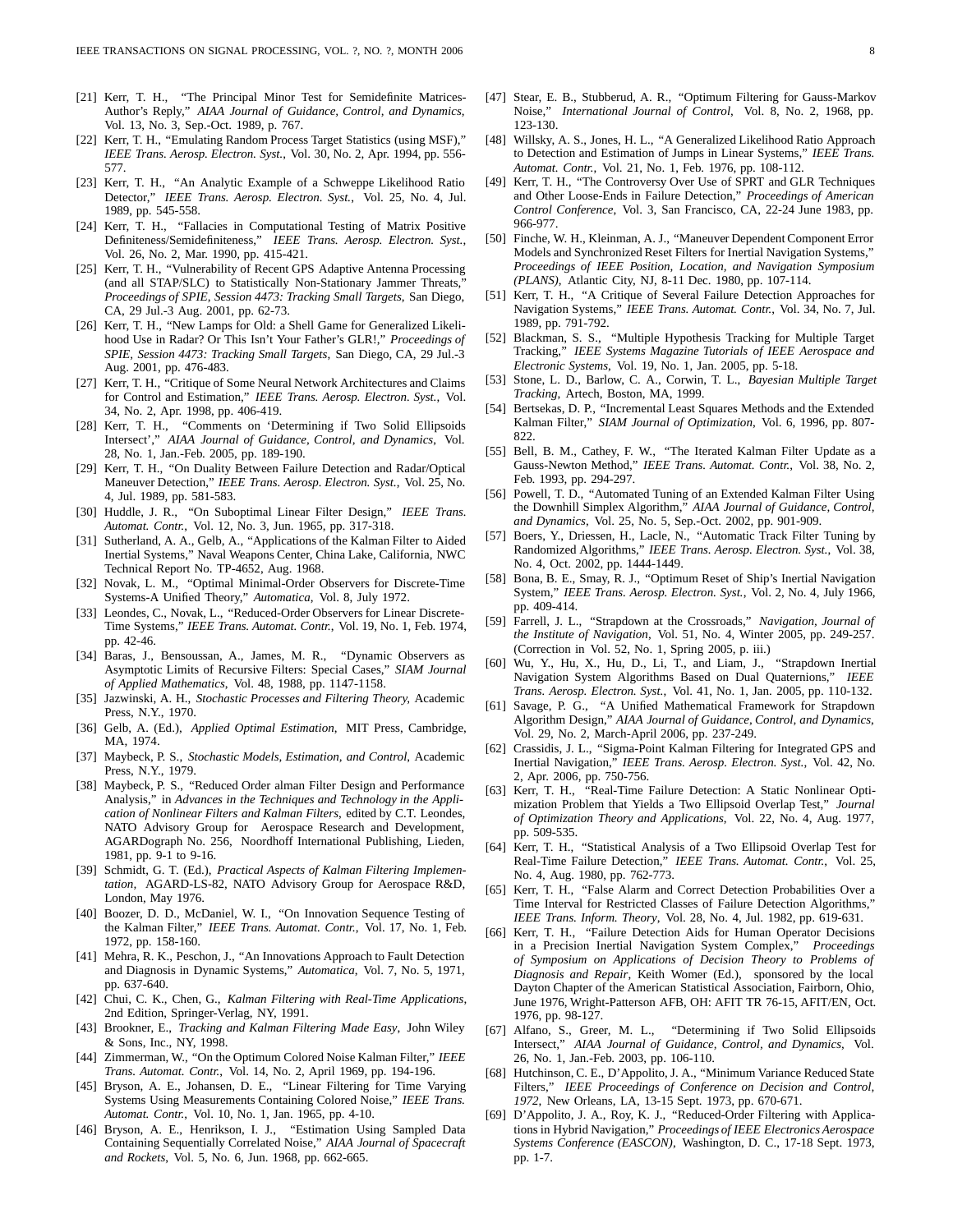- [70] Hutchinson, C. E., D'Appolito, J. A., Roy, K. J., "Applications of Minimum Variance Reduced-Order Estimators," *IEEE Trans. Aerosp. Electron. Syst.*, Vol. 11, No. 5, Oct. 1975, pp. 785-794.
- [71] Setterlund, R., H., "New Insights into Minimum Variance Reduced Order Filters," *AIAA Journal of Guidance, Control, and Dynamics*, Vol. 11, No. 6, Nov.-Dec. 1988, pp. 495-499.
- [72] Kerr, T. H., "Modeling and Evaluating an Empirical INS Difference Monitoring Procedure Used to Sequence SSBN Navaid Fixes," *NAVI-GATION: Journal of the Institute of Navigation*, Vol. 28, No. 4, Winter 1981-1982, pp. 263-285.
- [73] Kerr, T. H., "Further Comments on 'Optimal Sensor Selection Strategy for Discrete-Time'," *IEEE Trans. Aerosp. Electron. Syst.*, Vol. 31, No. 3, Jun. 1995, pp. 1159-1166.
- [74] Kerr, T. H., "Sensor Scheduling in Kalman Filters: Evaluating a Procedure for Varying Submarine Navaids," *Proceedings of 57th Annual Meeting of the Institute of Navigation*, Albuquerque, NM, 9-13 Jun. 2001, pp. 310-324.
- [75] Arnold, B. C., Castillo, E., Sarabia, J. M., *Conditional Specification of Statistical Models*, Springer-Verlag, NY, 1999.
- [76] Mendel, J. M., *Lessons in Digital Estimation*, Prentice-Hall, Englewood, Cliffs, NJ, 1987.
- [77] Mendel, J. M., *Lessons in Estimation Theory for Signal Processing, Communications, and Control*, Prentice-Hall, Upper Saddle River, NJ, 1995.
- [78] Davenport, W. B., Root, W. L., *Introduction to the Theory of Random Signals in Noise*, McGraw-Hill, NY, 1958.
- [79] Root, W. L., "Radar Resolution of Closely Spaced Targets," *IRE Transactions on Military Electronics*, Vol. MIL-6, Apr. 1962, pp. 197- 204.
- [80] McAuley, R. J., Denlinger, E., "A Decision-Directed Adaptive Tracker," *IEEE Trans. Aerosp. Electron. Syst.*, Vol. 9, No. 2, Mar. 1973, pp. 229- 236.
- [81] Stuller, J. A., "Generalized Likelihood Signal Resolution," *IEEE Transactions on Information Theory*, Vol. 21, No. 3, May 1975, pp. 276-282.
- [82] Brandt, S., *Statistical and Computational Methods for Data Analysis*, American Elsevier, NY, 1970.
- [83] Selin, I., "Estimation of the Relative Delay of Two Similar Signals of Unknown Phases in Gaussian Noise," *IEEE Transactions on Information Theory*, Vol. 10, Jul. 1964, pp. 189-191.
- [84] Selin, I., *Detection Theory*, Princeton University Press, Princeton, NJ, 1965.
- [85] Van Trees, H. L., *Detection, Estimation, and Modulation Theory*, Part I: Detection, Estimation and Linear Modulation Theory, John Wiley and Sons, Inc., NY, 1968.
- [86] Kay, S. M., Gabriel, J. R., "An Invariance Property of the Generalized Likelihood Ratio Test," *Signal Processing Letters*, Vol. 10, No. 12, Dec. 2003, pp. 352-355.
- [87] Gabriel, J. R.,, Kay, S. M., "On the Relationship Between the GLRT and UMPI Tests for the Detection of Signals With Unknown Parameters," *IEEE Trans. on Signal Processing*, Vol. 53, No. 11, November 2005, pp. 4194-4203.
- [88] Biao, C., Willett, P. K., "On the Optimization of the Likelihood Ratio Test for Local Sensor Decision Rules in the Presence of Nonideal Channels," *IEEE Trans. on Inform. Theory*, Vol. 51, No.699, Feb. 2005, pp. 693-699.
- [89] Patel, J. K., Kapadia, C. H., Owen, D. B., *Handbook of Statistical Distributions,* Marcel Dekker, Inc. NY, 1976.
- [90] Kay, S. M., "The Multifamily Likelihood Ratio Test for Multiple Signal Model Detection," *Signal Processing Letters*, Vol. 10, No. 5, May 2005, pp. 369-371.
- [91] Snyder, D. L., Miller, M. I., *Random Point Processes in Time and Space*, Springer-Verlag, N.Y., 1991.
- [92] Nowak, R. D., "Distributed EM Algorithm for Density Estimation and Clustering Sensor Networks," *IEEE Trans. on Signal Processing*, Vol. 51, No. 8, Aug. 2002, pp. 2245-2253.
- [93] Robey, F. C., Fuhrman, D. R., Kelly, E. J., Nitzberg, R., "A CFAR Adaptive Matched Filter Detector," *IEEE Trans. Aerosp. Electron. Syst.*, Vol. 28, No. 1, Jan. 1992, pp. 208-216.
- [94] Magill, D. T., "Optimal Adaptive Processing of Sampled Stochastic Processes," *IEEE Trans. Automat. Contr.*, Vol. 10, No. 4, Oct. 1965, pp. 434-439.
- [95] Mehra, R., Rago, C., Seereeram, S., "Autonomous Failure Detection, Identification, and Fault-tolerant Estimation with Aerospace Applications," *Proceedings of IEEE Aerospace Conference*, Part 2, Vol. 2, Aspen, CO, 21-28 Mar. 1998, pp. 133-138.
- [96] Rago, C., Prasanth, R., Mehra, R. K., Fortenbaugh, R., "Failure Detection and Identification and Fault-Tolerant Control using IMM-KF with Applications to the Eagle-Eye UAV," *Proceedings of the* 37 *th IEEE Conference on Decision and Control*, Part 4, Vol. 4, Tampa, FL, 16-18 Sept. 1998, pp. 4208-4213.
- [97] Bar-Shalom, Y., Chang, K. C. and Blom, H. A. P., "Tracking a Maneuvering Target Using Input Estimation Versus the Interactive Multiple Model," *IEEE Trans. Aerosp. Electron. Syst.*, Vol. 25, No. 2, Mar. 1989, pp. 296-300.
- [98] Konstantellos, A. C., "Unimodality Conditions for Gaussian Sums," *IEEE Trans. Automat. Contr.*, Vol. 25, No. 4, Aug. 1980, pp. 838-839.
- [99] Alspack, D. L., and Sorenson, H. W., "Nonlinear Bayesian Estimation Using Gaussian Sum Approximations," *IEEE Trans. Automat. Contr.*, Vol. 16, No. 4, Aug. 1972, pp. 439-448.
- [100] Alspack, D. L., "A Gaussian Sums Approach to the Multitarget Identification Tracking Problem," *Automatica*, Vol. 11, 1975, pp. 285- 296.
- [101] Netto, N. L., Andrade, L., Gimeno, L., and Mendes, M. J., "On the Optimal and Suboptimal Nonlinear Filtering Problem for Discrete-Time Systems," *IEEE Trans. Automat. Contr.*, Vol. 23, No. 6, Dec. 1978, pp. 1062-1067.
- [102] Nash, R., A., Jr., Kasper, J., F., Jr., Crawford, B. S., and Levine, S. A., "Application of Optimal Smoothing to the Testing and Evaluation of Inertial Systems and Components," *IEEE Trans. Automat. Contr.*, Vol. 16, No. 6, Dec. 1971, pp. 806-816.
- [103] Widnall, W. S., and Grundy, P. A., "Inertial Navigation System Error Models," Intermetrics TR-03-73, Intermetrics, Inc., Cambridge, MA, May 1973.
- [104] Bar-Shalom, Y., Challa, S., Blom, H. A. P., "IMM Estimator Versus Optimal Estimator for Hybrid Systems," *IEEE Trans. Aerosp. Electron. Syst.*, Vol. 41, No. 3, Jul. 2005, pp. 986-991.
- [105] Challa, S., Bar-Shalom, Y., "Nonlinear Filter Design Using Fokker-Planck-Kolmogorov Probability Density Evolutions," *IEEE Trans. Aerosp. Electron. Syst.*, Vol. 36, No. 1, Jan. 2000, pp. 309-314.
- [106] Bucy, R. S., "Nonlinear Filtering," *IEEE Trans. Automat. Contr.*, Vol. 10, No. 2, April 1965, p. 198.
- [107] Mortensen, R. E., "The Representation Theorem-Whatvit is and why I like it," *Proc. of* 1*st Symposium on Nonlinear Estimation Theory & Its Applications*, San Diego, CA, 1970, pp. 1-5.
- [108] Bucy, R. S., "Information and Filtering," *Information Sciences*, Vol. 18, 1979, pp. 179-187.
- [109] Duncan, T. E., *Probability Densities for Diffusion Processes,* Ph.D. dissertation, Standford University, Standford, CA, 1967.
- [110] Galdos, J. I., "A Lower Bound on Filtering Error with Application to Phase Demodulation," *IEEE Trans. Inform. Theory*, Vol. 25, No. 4, July 1979, pp. 452-462.
- [111] Galdos, J. I., "A Rate Distortion Theory Lower Bound on Desired Function Filtering Error," *IEEE Trans. Inform. Theory*, Vol. 27, No. 3, May 1981, pp. 366-368.
- [112] Bryson, A. E., Frazier, M., "Smoothing for Linear and Nonlinear Dynamic Systems, Technical Report No. ASD-TDR-63-119, Wright Patterson Air Force Base, OH, Sep. 1962, pp. 353-364.
- [113] Mehra, R. K., Bryson, A. E., "Linear Smoothing Using Measurements Containing Correlated Noise with an Application to Inertial Navigation,' *IEEE Trans. Automat. Contr.*, Vol. 13, No. 5, Oct. 1968, pp. 496-503.
- [114] Fraser, D. C., Potter, J. E., "The Optimum Linear Smoother as a Combination of Two Optimum Linear Filters," *IEEE Trans. Automat. Contr.*, Vol. 7, No. 8, Aug. 1969, pp. 387-390.
- [115] Ljung, L., Kailath, T., "Backwards Markov Models for Second Order Stochastic Processes," *IEEE Trans. Inform. Theory*, Correspondence, Vol. 22, No. 4, July 1976, pp. 488-491.
- [116] Badawi, F. A., Lindquist, A., Pavon, M., "Stochastic Realization Approach to the Smoothing Problem," *IEEE Trans. Automat. Contr.*, Vol. 24, No. 6, Dec. 1979, pp. 878-888.
- [117] Anderson, B. D. O., Kailath, T., "Forward and Backwards Models for Finite State Markov Processes," *Advances in Applied Probability*, Vol. 11, No. 1, 1979, pp. 118-133.
- [118] Verghese, G., Kailath, T., "Corrections to 'A further Note on Backward Markovian Models'," *IEEE Trans. Inform. Theory*, Vol. 25, No. 4, July 1979, p. 501.
- [119] Wall, J. E., Willsky, A. S., Sandell, N. R., "On the Fixed Interval Smoothing Problem," *Stochastics*, Vol. 5, Nos. 1-2, 1981, pp. 1-41.
- [120] Castanon, D. A., "Reverse-Time Diffusion-Process," *IEEE Trans. Inform. Theory*, Vol. 28, No. 6, Nov. 1982, pp. 953-956.
- [121] Castanon, D. A., Levy, B. C., Willsky, A. S., "Algorithms for Incorporation of Prediction Information in Surveillance," *International Journal of System Science*, Vol. 16, No. 3, 1985, pp. 367-382.